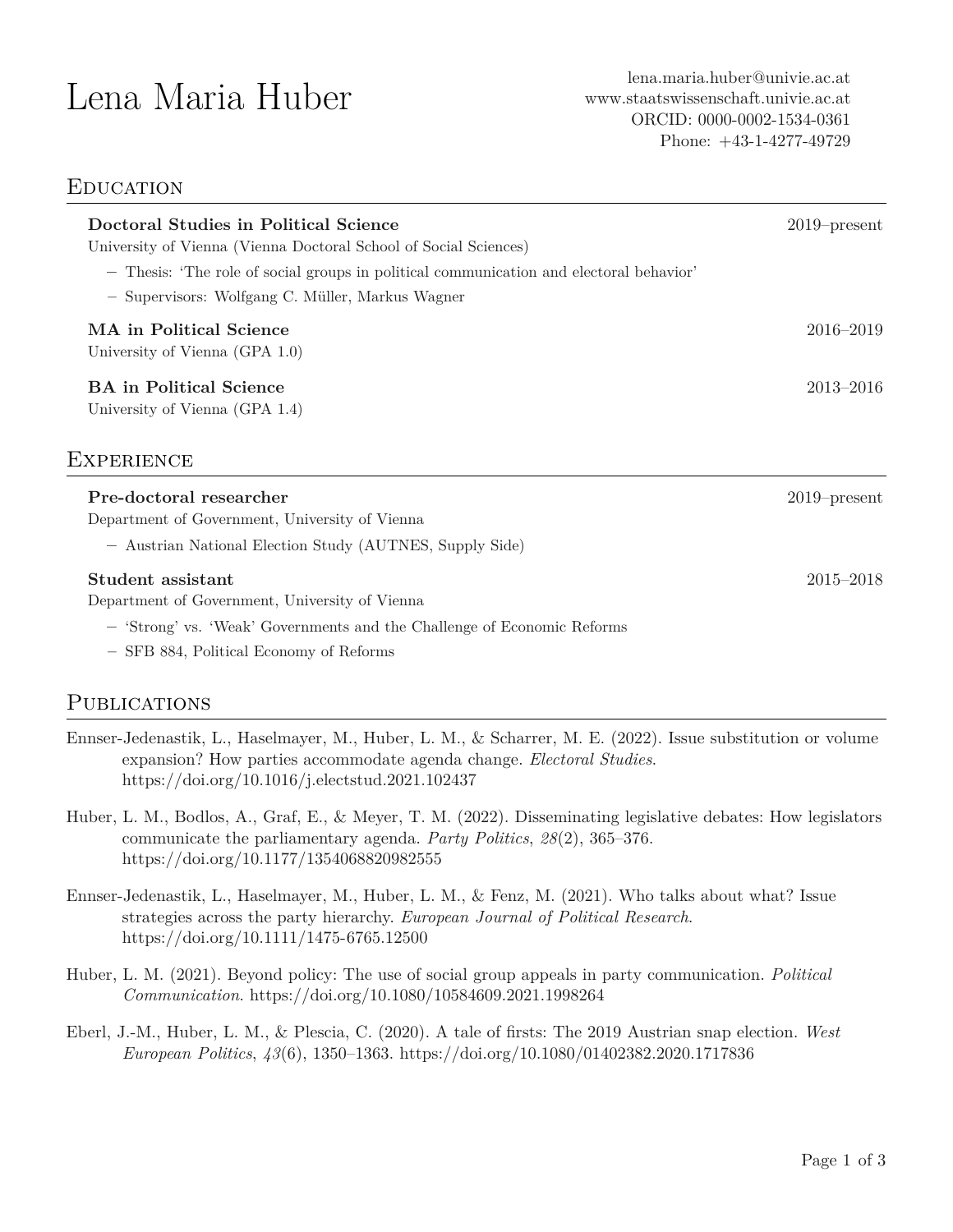# Working Papers

Huber, L. M., Meyer, T. M. & Wagner, M. 'Social group appeals in party rhetoric: Effects on policy support and polarization' *Under Review*.

Huber, L.M. & Haselmayer, M. 'The best of both worlds: How parties link policy issues with group appeals' *Work in progress*.

Huber, L. M., Müller, W. C. & Scharrer, M. E. 'Tracing Alleged Problems of CMP Data' *Work in progress*.

# **TEACHING**

- Instructor at University of Vienna Winter 2019, 2020, 2021 *Quantitative Methods of Empirical Social Research (BA level)*
- Instructor at University of Vienna Summer 2021, 2022 *Comparative Political Analysis (BA level)*

### Skills

- **Stata**
- **R**
- **MS Office**
- $\bullet$  L<sup>A</sup>T<sub>E</sub>X

# Additional Training

# **ECPR Summer School** Aarhus University, 2021 Theories and Methods in Party Politics **VieCER Workshop** University of Vienna, 2018 Text Analysis and Machine Learning **PUMA Methods Workshop** University of Innsbruck, 2018 Multi-Level Modeling **ECPR Summer School** Central European University, 2017 Advanced Topics in Applied Regression Conference Presentations Virtual Conference June 2021 *European Political Science Association* Virtual Workshop December 2020 *Party Competition in the Electoral Cycle*

Graduate Conference November 2019

*Austrian Political Science Association*

# Languages

- **German:** native
- **English:** advanced
- **Spanish:** basic